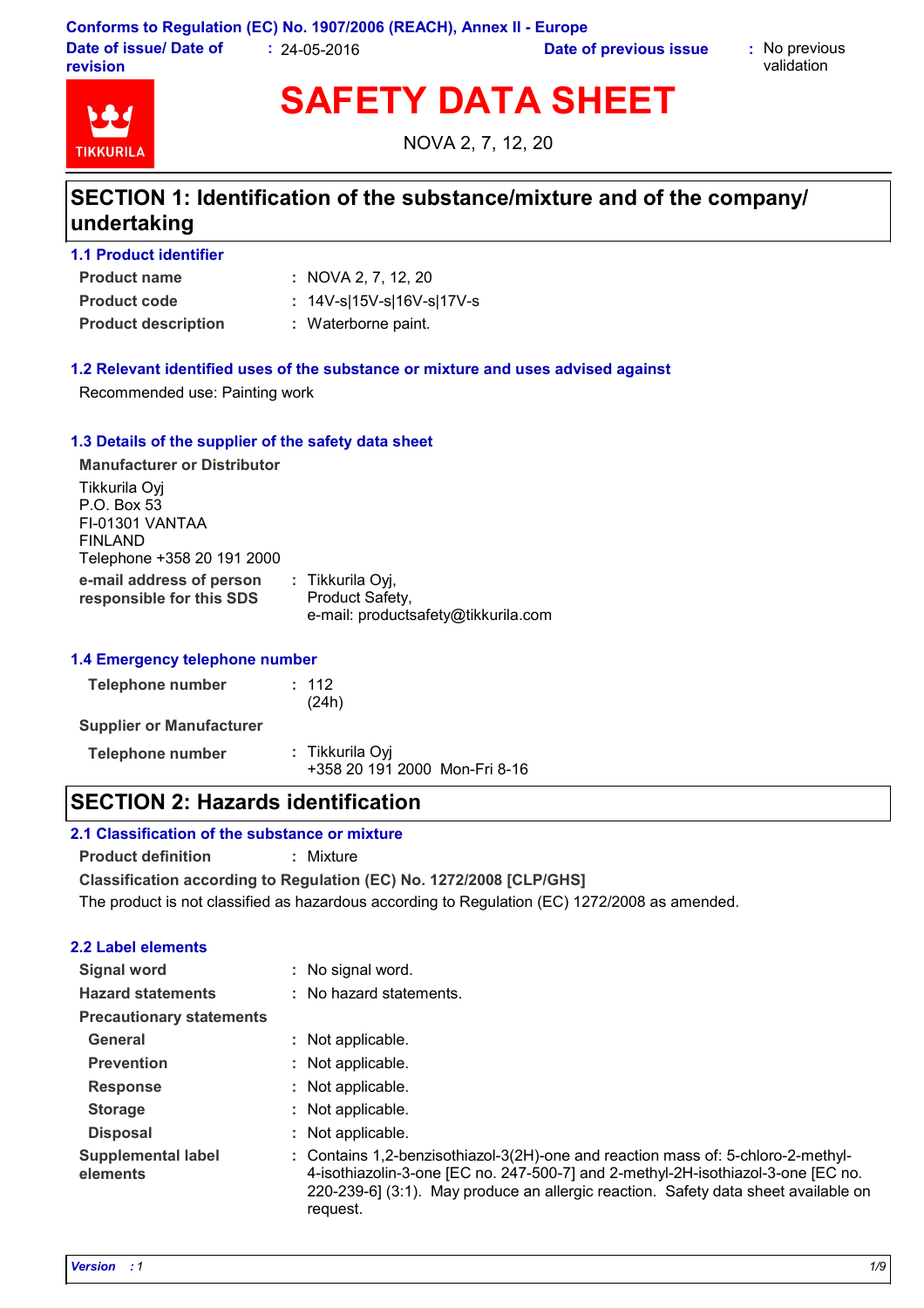| Date of issue/Date of revision | 24.05.2016 Date of previous issue | No previous | NOVA 2, 7, 12, 20 |  |
|--------------------------------|-----------------------------------|-------------|-------------------|--|
|                                |                                   | validation. |                   |  |

Wear protective gloves.

# **Treated articles**

This product contains a biocidal product for the preservation of the product during storage. Contains reaction mass of: 5-chloro-2-methyl-4-isothiazolin-3-one [EC no. 247-500-7] and 2-methyl-2H-isothiazol-3-one [EC no. 220-239-6] (3:1).

# **2.3 Other hazards**

**Other hazards which do : not result in classification** : None known.

# **SECTION 3: Composition/information on ingredients**

| <b>3.2 Mixtures</b>                                                                                                                                 | $:$ Mixture                     |               |                                                                                                                                                                                                                                                           |              |
|-----------------------------------------------------------------------------------------------------------------------------------------------------|---------------------------------|---------------|-----------------------------------------------------------------------------------------------------------------------------------------------------------------------------------------------------------------------------------------------------------|--------------|
|                                                                                                                                                     |                                 |               | <b>Classification</b>                                                                                                                                                                                                                                     |              |
| <b>Product/ingredient</b><br>name                                                                                                                   | <b>Identifiers</b>              | $\frac{9}{6}$ | <b>Regulation (EC) No.</b><br>1272/2008 [CLP]                                                                                                                                                                                                             | <b>Notes</b> |
| 1,2-benzisothiazol-3(2H)-one                                                                                                                        | EC: 220-120-9<br>CAS: 2634-33-5 | < 0.05        | Acute Tox. 4, H302<br>Skin Irrit. 2, H315<br>Eye Dam. 1, H318<br><b>Skin Sens. 1, H317</b><br>Aquatic Acute 1, H400 (M=1)<br>Aquatic Chronic 2, H411                                                                                                      |              |
| reaction mass of: 5-chloro-2-methyl-<br>4-isothiazolin-3-one [EC no.<br>247-500-7] and 2-methyl-2H-<br>isothiazol-3-one [EC no. 220-239-6]<br>(3:1) | CAS: 55965-84-9                 | < 0.0015      | Acute Tox. 3, H301<br>Acute Tox. 3, H311<br>Acute Tox. 3, H331<br>Skin Corr. 1B, H314<br>Skin Sens. 1, H317<br>Aquatic Acute 1, H400 (M=1)<br>Aquatic Chronic 1, H410 (M=1)<br>See Section 16 for the full<br>text of the H statements<br>declared above. |              |

There are no additional ingredients present which, within the current knowledge of the supplier, are classified and contribute to the classification of the substance and hence require reporting in this section.

There are no additional ingredients present which, within the current knowledge of the supplier and in the concentrations applicable, are classified as hazardous to health or the environment, are PBTs or vPvBs or have been assigned a workplace exposure limit and hence require reporting in this section.

Occupational exposure limits, if available, are listed in Section 8.

Notes, if applicable, refer to Notes given in Annex VI of 1272/2008/EC.

# **SECTION 4: First aid measures**

### **4.1 Description of first aid measures**

| General             | : In all cases of doubt, or when symptoms persist, seek medical attention. Show this<br>safety data sheet or label to the doctor if possible.                                                        |
|---------------------|------------------------------------------------------------------------------------------------------------------------------------------------------------------------------------------------------|
| Eye contact         | : Check for and remove any contact lenses. Immediately flush eyes with plenty of<br>lukewarm water, keeping eyelids open. Continue to rinse for at least 10 minutes.                                 |
| <b>Inhalation</b>   | : Remove to fresh air.                                                                                                                                                                               |
| <b>Skin contact</b> | : Wash skin thoroughly with soap and water or use recognized skin cleanser. Do<br>NOT use solvents or thinners.                                                                                      |
| Ingestion           | : If accidentally swallowed rinse the mouth with plenty of water (only if the person is<br>conscious). If significant amounts have been swallowed or if symptoms persist,<br>seek medical attention. |

# **4.2 Most important symptoms and effects, both acute and delayed**

See Section 11 for more detailed information on health effects and symptoms. Contains:

1,2-benzisothiazol-3(2H)-one

mixture of: 5-chloro-2-methyl-4-isothiazolin-3-one [EC no. 247-500-7] and 2-methyl-2H -isothiazol-3-one [EC no. 220-239-6] (3:1)

May produce an allergic reaction.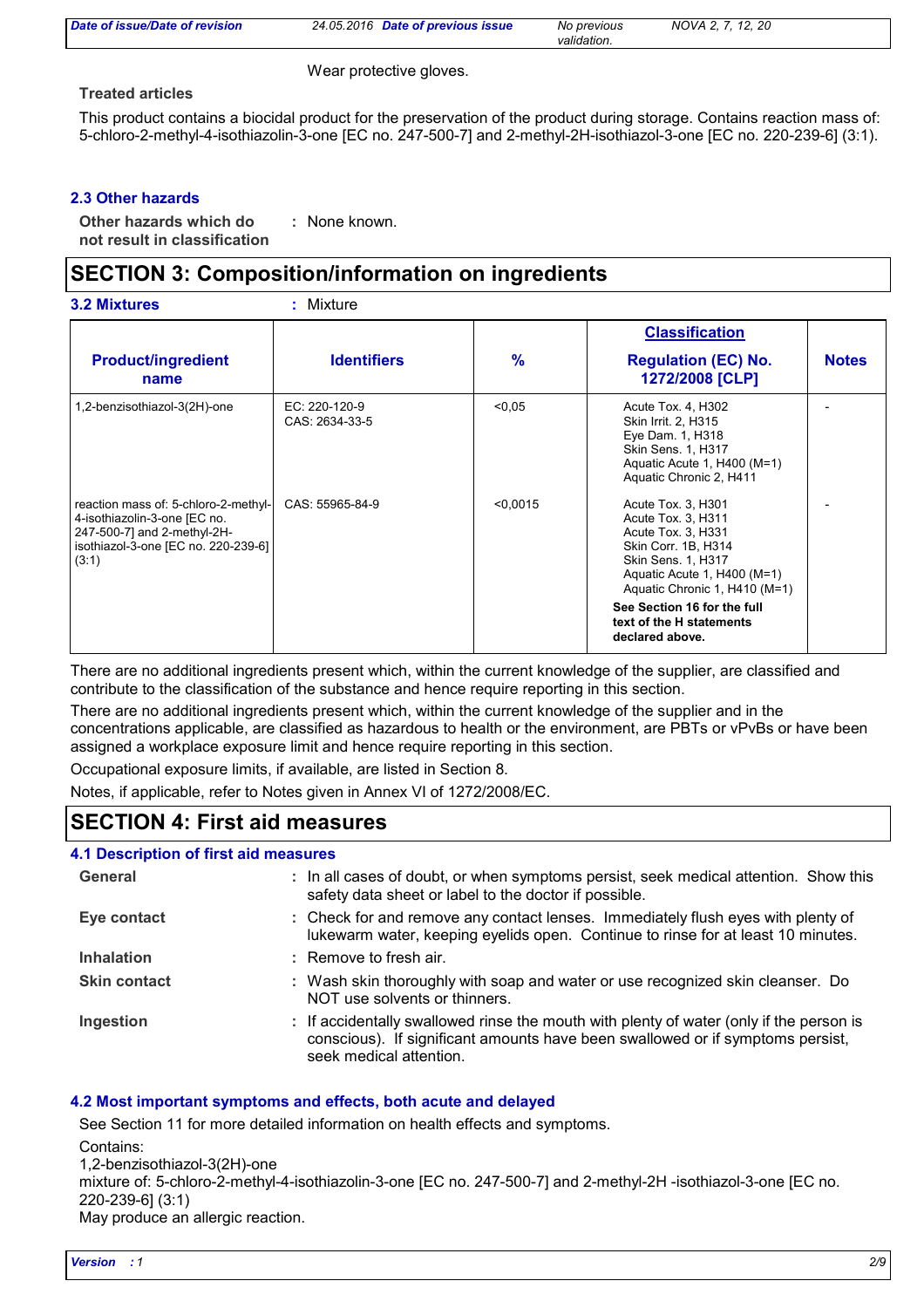| Date of issue/Date of revision | 24.05.2016 Date of previous issue | No previous | NOVA 2, 7, 12, 20 |  |
|--------------------------------|-----------------------------------|-------------|-------------------|--|
|                                |                                   | validation. |                   |  |

# **4.3 Indication of any immediate medical attention and special treatment needed**

None.

# **SECTION 5: Firefighting measures**

| 5.1 Extinguishing media<br>Suitable extinguishing<br>media | : Use an extinguishing agent suitable for the surrounding fire. Recommended:<br>Alcohol resistant foam, CO <sub>2</sub> , powders or water spray/mist. |
|------------------------------------------------------------|--------------------------------------------------------------------------------------------------------------------------------------------------------|
| Unsuitable extinguishing<br>media                          | : Do not use a direct water jet that could spread the fire.                                                                                            |
|                                                            | 5.2 Special hazards arising from the substance or mixture                                                                                              |

| <b>Hazards from the</b><br>substance or mixture    | : This product is not classified as flammable. Fire will produce dense black smoke.<br>Exposure to decomposition products may cause a health hazard.      |
|----------------------------------------------------|-----------------------------------------------------------------------------------------------------------------------------------------------------------|
| <b>Hazardous thermal</b><br>decomposition products | : When exposed to high temperatures, may produce hazardous decomposition<br>products, such as carbon monoxide and dioxide, smoke, oxides of nitrogen etc. |

# **5.3 Advice for firefighters**

| <b>Special protective actions</b><br>for fire-fighters   | Use water spray to keep fire-exposed containers cool. Do not release runoff from<br>fire to drains or watercourses. |
|----------------------------------------------------------|---------------------------------------------------------------------------------------------------------------------|
| <b>Special protective</b><br>equipment for fire-fighters | : Appropriate breathing apparatus may be required.                                                                  |

# **SECTION 6: Accidental release measures**

| <b>6.1 Personal precautions,</b><br>protective equipment and<br>emergency procedures | : Refer to protective measures listed in sections 7 and 8.                                                                                                                                                                                                               |
|--------------------------------------------------------------------------------------|--------------------------------------------------------------------------------------------------------------------------------------------------------------------------------------------------------------------------------------------------------------------------|
| <b>6.2 Environmental</b><br>precautions                                              | : Do not allow to enter drains, water courses or soil.                                                                                                                                                                                                                   |
| 6.3 Methods and materials<br>for containment and<br>cleaning up                      | : Contain and collect spillage with non-combustible, absorbent material e.g. sand,<br>earth, vermiculite or diatomaceous earth and place in container for disposal<br>according to local regulations. Preferably clean with water or detergent. Avoid using<br>solvents. |
| 6.4 Reference to other<br><b>sections</b>                                            | : See Section 1 for emergency contact information.<br>See Section 13 for additional waste treatment information.                                                                                                                                                         |

# **SECTION 7: Handling and storage**

| 7.1 Precautions for safe<br>handling                                                 | : Skin contact with the product and exposure to spray mist and vapor should be<br>avoided. Avoid inhalation of dust from sanding. See Section 8 for information on<br>appropriate personal protective equipment. Eating, drinking and smoking should be<br>prohibited in areas where this material is handled and stored. Wash hands before<br>breaks and immediately after handling the product.                                                       |
|--------------------------------------------------------------------------------------|---------------------------------------------------------------------------------------------------------------------------------------------------------------------------------------------------------------------------------------------------------------------------------------------------------------------------------------------------------------------------------------------------------------------------------------------------------|
| <b>7.2 Conditions for safe</b><br>storage, including any<br><b>incompatibilities</b> | : Store away from direct sunlight in a dry, cool and well-ventilated area, away from<br>incompatible materials (see Section 10). Keep container tightly closed. Containers<br>that have been opened must be carefully resealed and kept upright to prevent<br>leakage. Do not store in unlabeled containers. Recommended storage temperature<br>is $+5^{\circ}$ C +25 $^{\circ}$ C. Do not allow to freeze. Store in accordance with local regulations. |
| 7.3 Specific end use(s)                                                              | : None.                                                                                                                                                                                                                                                                                                                                                                                                                                                 |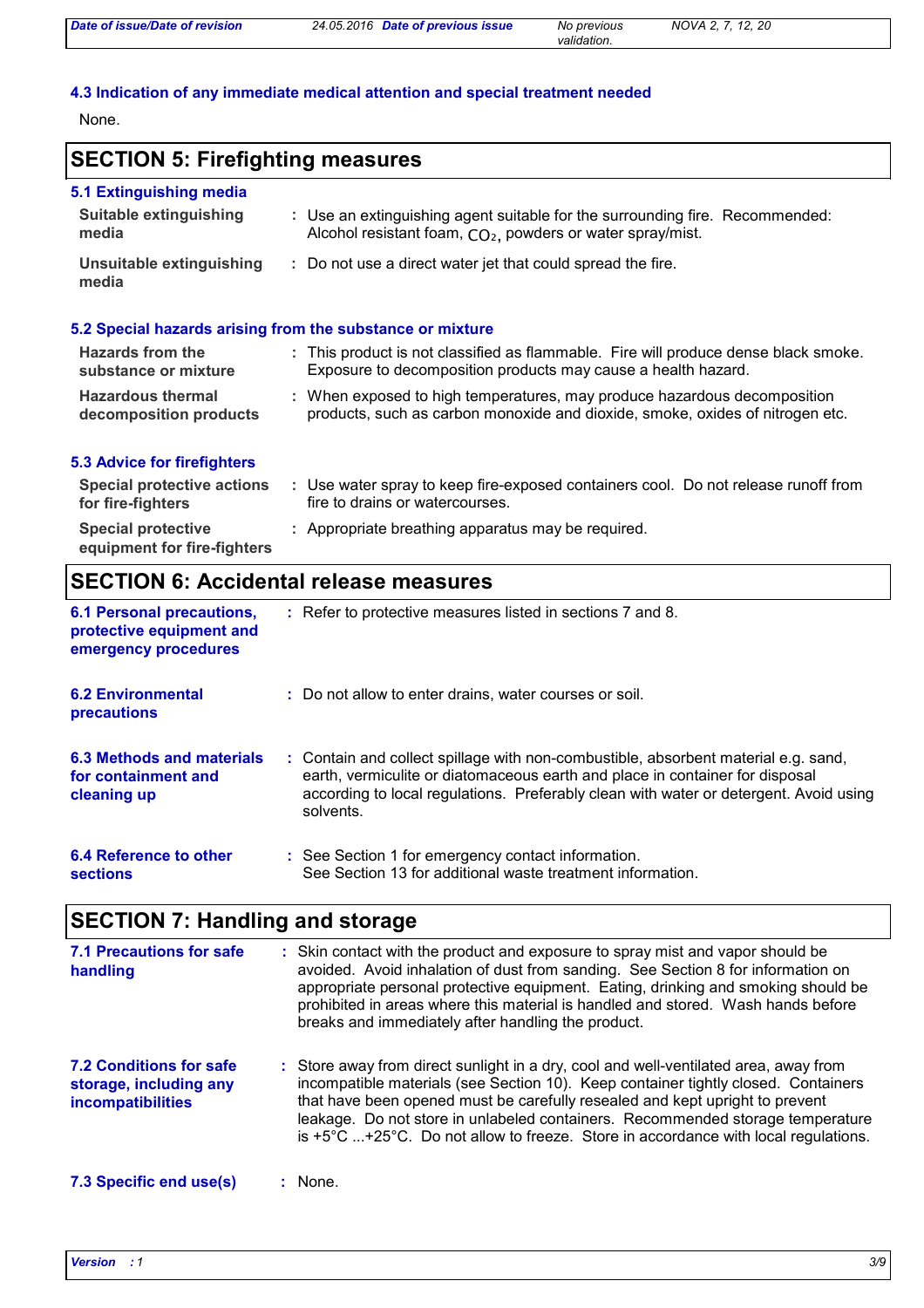*validation.*

# **SECTION 8: Exposure controls/personal protection**

# **8.1 Control parameters**

**Occupational exposure limits**

No exposure limit value known.

**procedures**

Recommended monitoring : If this product contains ingredients with exposure limits, personal, workplace atmosphere or biological monitoring may be required to determine the effectiveness of the ventilation or other control measures and/or the necessity to use respiratory protective equipment.

### **DNELs/DMELs**

No DNELs/DMELs available.

#### **PNECs**

No PNECs available.

### **8.2 Exposure controls**

# **Appropriate engineering controls**

Provide adequate ventilation. Comply with the health and safety at work laws.

### **Individual protection measures**

| <b>Eye/face protection</b>    | : Safety eyewear should be used when there is a likelihood of exposure. Use safety<br>eyewear (EN166), especially during spray-application.                                                                                                                                                                                                                                                |
|-------------------------------|--------------------------------------------------------------------------------------------------------------------------------------------------------------------------------------------------------------------------------------------------------------------------------------------------------------------------------------------------------------------------------------------|
| <b>Hand protection</b>        | : Wear protective gloves. Gloves should be replaced regularly and if there is any<br>sign of damage to the glove material. The instructions and information provided by<br>the glove manufacturer on use, storage, maintenance and replacement must be<br>followed.<br>Recommended glove material (EN374):<br>> 8 hours (breakthrough time): nitrile rubber<br>Not recommended: PVA gloves |
| <b>Skin protection</b>        | : Wear appropriate personal protective clothing to prevent skin contact.                                                                                                                                                                                                                                                                                                                   |
| <b>Respiratory protection</b> | : If ventilation during spray-application is inadequate, use respirators with<br>combination filter AP, gas/dust filter (EN405:2001). Wear a respirator with type P2<br>filter during sanding (EN149:2001). Be sure to use an approved/certified respirator<br>or equivalent. Check that mask fits tightly and change filter regularly.                                                    |

# **SECTION 9: Physical and chemical properties**

### **9.1 Information on basic physical and chemical properties**

| Appearance                                             |    |                                                          |
|--------------------------------------------------------|----|----------------------------------------------------------|
| <b>Physical state</b>                                  |    | : Liquid.                                                |
| Color                                                  |    | : Various                                                |
| Odor                                                   |    | $:$ Mild.                                                |
| <b>Odor threshold</b>                                  |    | : Not relevant for the hazard assessment of the product. |
| pH                                                     |    | : Not relevant for the hazard assessment of the product. |
| <b>Melting point/freezing point</b>                    |    | $: 0^{\circ}$ C (water)                                  |
| Initial boiling point and<br>boiling range             |    | $: 100^{\circ}$ C (water)                                |
| <b>Flash point</b>                                     |    | : $>100 °C$                                              |
| <b>Evaporation rate</b>                                |    | : Not relevant due the nature of the product.            |
| Flammability (solid, gas)                              |    | : Not applicable. Product is a liquid.                   |
| <b>Upper/lower flammability or</b><br>explosive limits |    | : No flammable ingredients present.                      |
| <b>Vapor pressure</b>                                  |    | : 3,2 kPa [room temperature] (water)                     |
| <b>Vapor density</b>                                   |    | Not relevant for the hazard assessment of the product.   |
| <b>Density</b>                                         | ÷. | 1,3 g/cm <sup>3</sup>                                    |
| Solubility(ies)                                        |    | Miscible in water.                                       |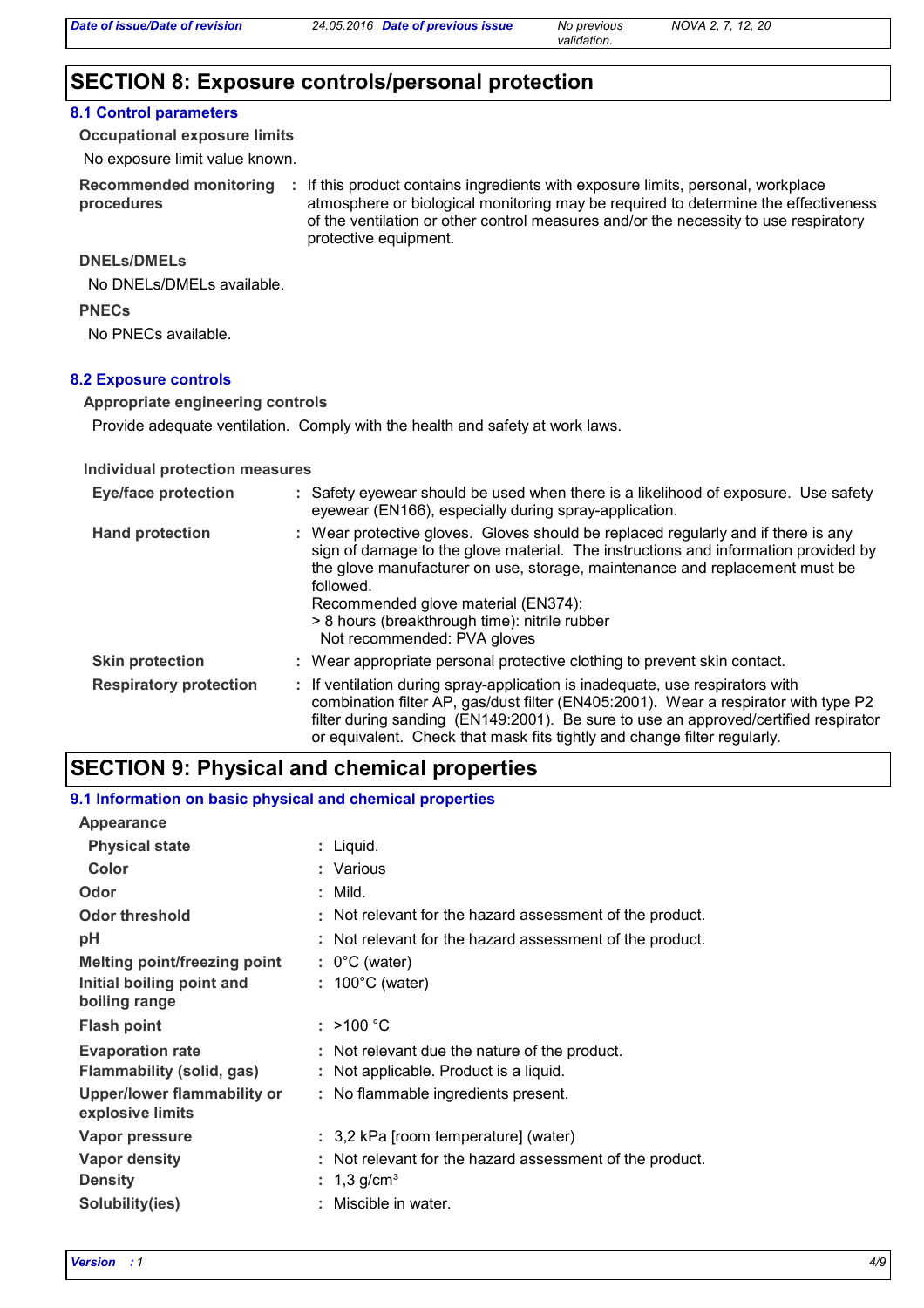| <b>Date of issue/Date of revision</b>                      | 24.05.2016 Date of previous issue                        | No previous<br>validation. | NOVA 2, 7, 12, 20 |
|------------------------------------------------------------|----------------------------------------------------------|----------------------------|-------------------|
| Partition coefficient: n-octanol/: Not available.<br>water |                                                          |                            |                   |
| <b>Auto-ignition temperature</b>                           | : Not relevant due the nature of the product.            |                            |                   |
| <b>Decomposition temperature</b>                           | : Not relevant for the hazard assessment of the product. |                            |                   |
| <b>Viscosity</b>                                           | : Not relevant for the hazard assessment of the product. |                            |                   |
| <b>Explosive properties</b>                                | : No explosive ingredients present.                      |                            |                   |
| <b>Oxidizing properties</b>                                | : No oxidizing ingredients present.                      |                            |                   |

# **9.2 Other information**

No additional information.

|                                                   | <b>SECTION 10: Stability and reactivity</b>                                                                                                                   |  |  |  |
|---------------------------------------------------|---------------------------------------------------------------------------------------------------------------------------------------------------------------|--|--|--|
| <b>10.1 Reactivity</b>                            | $:$ See Section 10.5.                                                                                                                                         |  |  |  |
| <b>10.2 Chemical stability</b>                    | : Stable under recommended storage and handling conditions (see Section 7).                                                                                   |  |  |  |
| <b>10.3 Possibility of</b><br>hazardous reactions | : Under normal conditions of storage and use, hazardous reactions will not occur.                                                                             |  |  |  |
| <b>10.4 Conditions to avoid</b>                   | : Avoid extreme heat and freezing.                                                                                                                            |  |  |  |
| 10.5 Incompatible materials                       | : Keep away from the following materials to prevent strong exothermic reactions:<br>oxidizing agents<br>strong acids<br>strong alkalis                        |  |  |  |
| <b>10.6 Hazardous</b><br>decomposition products   | : When exposed to high temperatures, hazardous decomposition products may be<br>produced, such as carbon monoxide and dioxide, smoke, oxides of nitrogen etc. |  |  |  |

# **SECTION 11: Toxicological information**

# **11.1 Information on toxicological effects**

There is no testdata available on the product itself.

The product is not classified as hazardous according to Regulation (EC) 1272/2008 as amended.

Long term exposure to spray mist may produce respiratory tract irritation. Prolonged or repeated contact can defat the skin and lead to irritation, cracking and/or dermatitis.

# **Acute toxicity**

| <b>Product/ingredient name</b>                                                                                                                     | <b>Result</b> | <b>Species</b> | <b>Dose</b> | <b>Exposure</b> |
|----------------------------------------------------------------------------------------------------------------------------------------------------|---------------|----------------|-------------|-----------------|
| 1,2-benzisothiazol-3(2H)-<br>one                                                                                                                   | ILD50 Oral    | Rat            | 1020 mg/kg  |                 |
| reaction mass of: 5-chloro-<br>2-methyl-4-isothiazolin-<br>3-one [EC no. 247-500-7]<br>and 2-methyl-2H-isothiazol-<br>3-one [EC no. 220-239-6] (3: | ILD50 Oral    | Rat            | 53 mg/kg    |                 |

Not classified.

**Irritation/Corrosion**

Not classified.

# **Sensitization**

The product is not classified as sensitizing by skin contact, but it contains following preservatives or other biocides which may produce an allergic reaction:

1,2-benzisothiazol-3(2H)-one

mixture of: 5-chloro-2-methyl-4-isothiazolin-3-one [EC no. 247-500-7] and 2-methyl-2H -isothiazol-3-one [EC no. 220-239-6] (3:1)

2-methyl-2H-isothiazol-3-one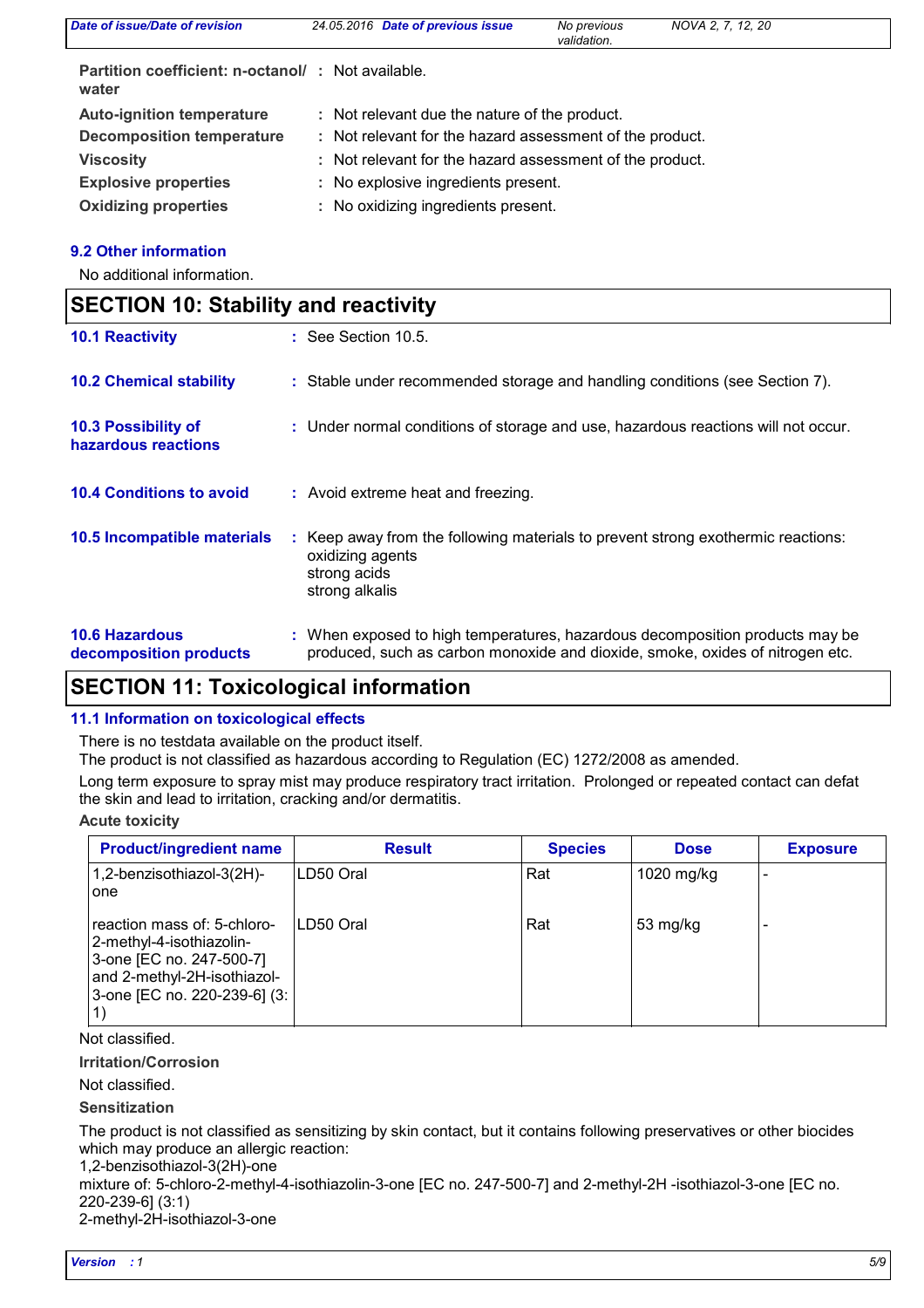| Date of issue/Date of revision                     | 24.05.2016 Date of previous issue | No previous<br>validation. | NOVA 2, 7, 12, 20 |  |
|----------------------------------------------------|-----------------------------------|----------------------------|-------------------|--|
| <b>Mutagenicity</b>                                |                                   |                            |                   |  |
| Not classified.                                    |                                   |                            |                   |  |
| Carcinogenicity                                    |                                   |                            |                   |  |
| Not classified.                                    |                                   |                            |                   |  |
| <b>Reproductive toxicity</b>                       |                                   |                            |                   |  |
| Not classified.                                    |                                   |                            |                   |  |
| <b>Teratogenicity</b>                              |                                   |                            |                   |  |
| Not classified.                                    |                                   |                            |                   |  |
| Specific target organ toxicity (single exposure)   |                                   |                            |                   |  |
| Not classified.                                    |                                   |                            |                   |  |
| Specific target organ toxicity (repeated exposure) |                                   |                            |                   |  |
| Not classified.                                    |                                   |                            |                   |  |
| <b>Aspiration hazard</b>                           |                                   |                            |                   |  |
| Not classified.                                    |                                   |                            |                   |  |
|                                                    |                                   |                            |                   |  |

# **SECTION 12: Ecological information**

Ecological testing has not been conducted on this product. Do not allow to enter drains, water courses or soil.

The product is not classified as environmentally hazardous according to Regulation (EC) 1272/2008.

# **12.1 Toxicity**

| <b>Product/ingredient name</b>                                                                                                                           | <b>Result</b>            | <b>Species</b>                             | <b>Exposure</b> |
|----------------------------------------------------------------------------------------------------------------------------------------------------------|--------------------------|--------------------------------------------|-----------------|
| 1,2-benzisothiazol-3(2H)-one                                                                                                                             | Acute EC50 0,36 mg/l     | Algae - Skeletonema costatum               | 72 hours        |
|                                                                                                                                                          | Acute LC50 0,74 mg/l     | Fish                                       | 96 hours        |
| reaction mass of: 5-chloro-<br>2-methyl-4-isothiazolin-<br>3-one [EC no. 247-500-7]<br>and 2-methyl-2H-isothiazol-<br>3-one [EC no. 220-239-6] (3:<br>1) | Acute EC50 0,379 mg/l    | Algae - Pseudokirchneriella<br>subcapitata | 72 hours        |
|                                                                                                                                                          | Acute EC50 0,16 mg/l     | Daphnia - Daphnia magna                    | 48 hours        |
|                                                                                                                                                          | Acute LC50 0,19 mg/l     | Fish - Oncorhynchus mykiss                 | 96 hours        |
|                                                                                                                                                          | Chronic NOEC 0,0012 mg/l | Algae - Pseudokirchneriella<br>subcapitata | 72 hours        |
|                                                                                                                                                          | Chronic NOEC 0,004 mg/l  | Daphnia - Daphnia magna                    | 21 days         |

### **12.2 Persistence and degradability**

| <b>Product/ingredient name</b>                                                                                                                     | <b>Aquatic half-life</b> | <b>Photolysis</b> | <b>Biodegradability</b> |
|----------------------------------------------------------------------------------------------------------------------------------------------------|--------------------------|-------------------|-------------------------|
| reaction mass of: 5-chloro-<br>2-methyl-4-isothiazolin-<br>3-one [EC no. 247-500-7]<br>and 2-methyl-2H-isothiazol-<br>3-one [EC no. 220-239-6] (3: |                          |                   | Readily                 |

## **12.3 Bioaccumulative potential**

**:** No specific data.

# **12.4 Mobility in soil**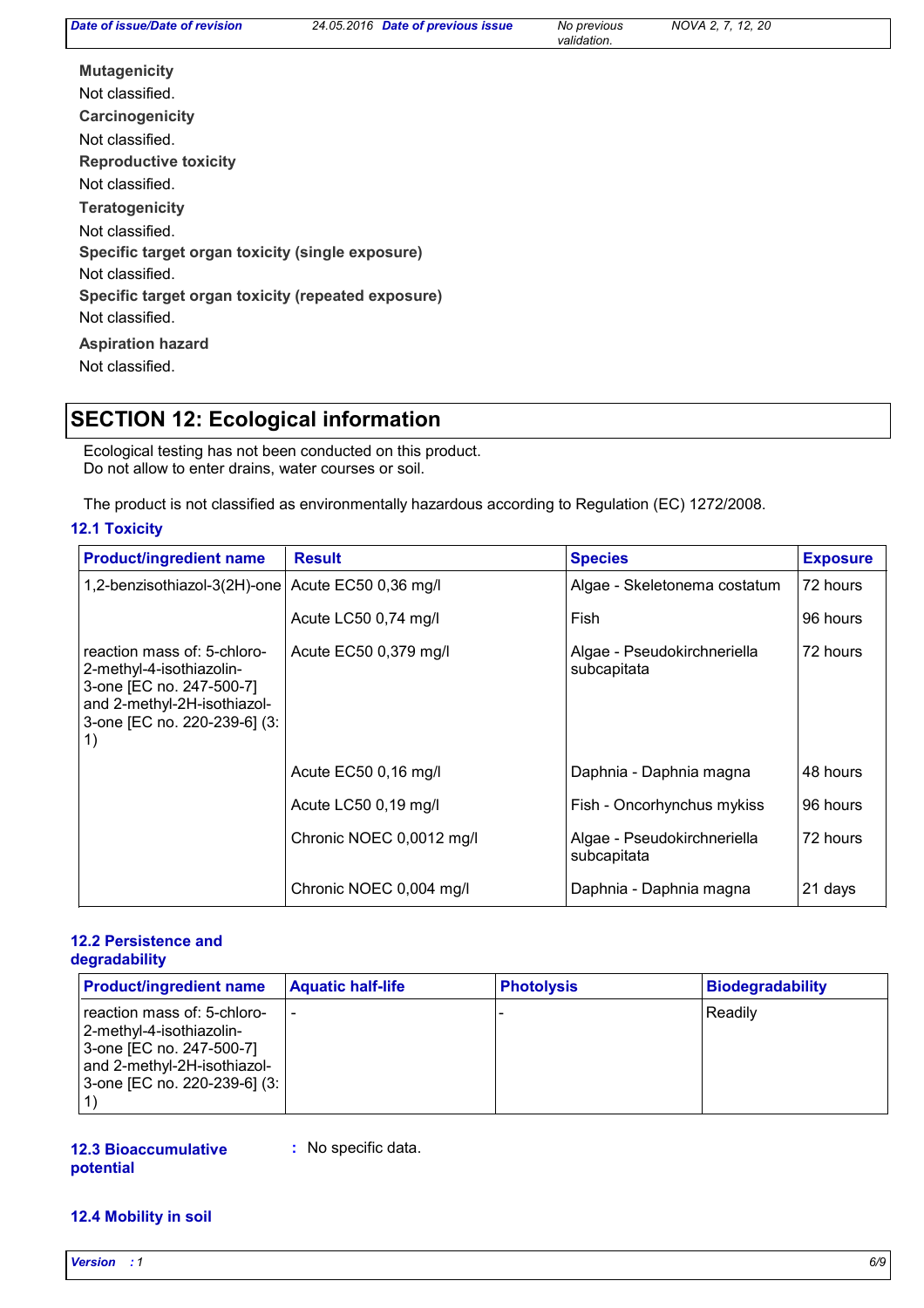| Date of issue/Date of revision                   | 24.05.2016 Date of previous issue | No previous<br>validation. | NOVA 2, 7, 12, 20 |  |
|--------------------------------------------------|-----------------------------------|----------------------------|-------------------|--|
| <b>Soil/water partition</b><br>coefficient (Koc) | Not available.<br>÷.              |                            |                   |  |
| <b>Mobility</b>                                  | Not available.<br>٠               |                            |                   |  |
| 12.5 Results of PBT and vPvB assessment          |                                   |                            |                   |  |
| <b>PBT</b>                                       | Not applicable.<br>÷.             |                            |                   |  |
| <b>vPvB</b>                                      | Not applicable.<br>÷.             |                            |                   |  |
| <b>12.6 Other adverse effects</b>                | : Not available.                  |                            |                   |  |

# **SECTION 13: Disposal considerations**

### **13.1 Waste treatment methods**

# **Product**

**Methods of disposal :**

Gather residues into waste containers. Liquid residue must not be emptied into drains or sewage system, but handled in accordance with national regulations. Product residues should be left at special companies which have permission for gathering this kind of wastes.

# **European waste catalogue (EWC)**

| Waste code | <b>Waste designation</b>                                       |
|------------|----------------------------------------------------------------|
| 08 01 12   | waste paint and varnish other than those mentioned in 08 01 11 |

If this product is mixed with other wastes, the original waste product code may no longer apply and the appropriate code should be assigned. For further information, contact your local waste authority.

# **Packaging**

**Methods of disposal :** Empty packaging should be recycled or disposed of in accordance with national regulations.

**Special precautions :**

: No additional information.

# **SECTION 14: Transport information**

This product is not regulated for carriage according to ADR/RID, IMDG, IATA.

|                                                | <b>ADR/RID</b>               | <b>IMDG</b>              | <b>IATA</b>    |
|------------------------------------------------|------------------------------|--------------------------|----------------|
| 14.1 UN number                                 | Not regulated.               | Not regulated.           | Not regulated. |
| 14.2 UN proper<br>shipping name                | -                            |                          |                |
| <b>14.3 Transport</b><br>hazard class(es)      | $\qquad \qquad \blacksquare$ |                          |                |
| 14.4 Packing<br>group                          |                              | $\overline{\phantom{0}}$ |                |
| 14.5<br><b>Environmental</b><br><b>hazards</b> | No.                          | No.                      | No.            |
| <b>Additional</b><br>information               |                              | $\overline{a}$           |                |

**user**

**14.6 Special precautions for : Transport within user's premises: always transport in closed containers that are** upright and secure. Ensure that persons transporting the product know what to do in the event of an accident or spillage.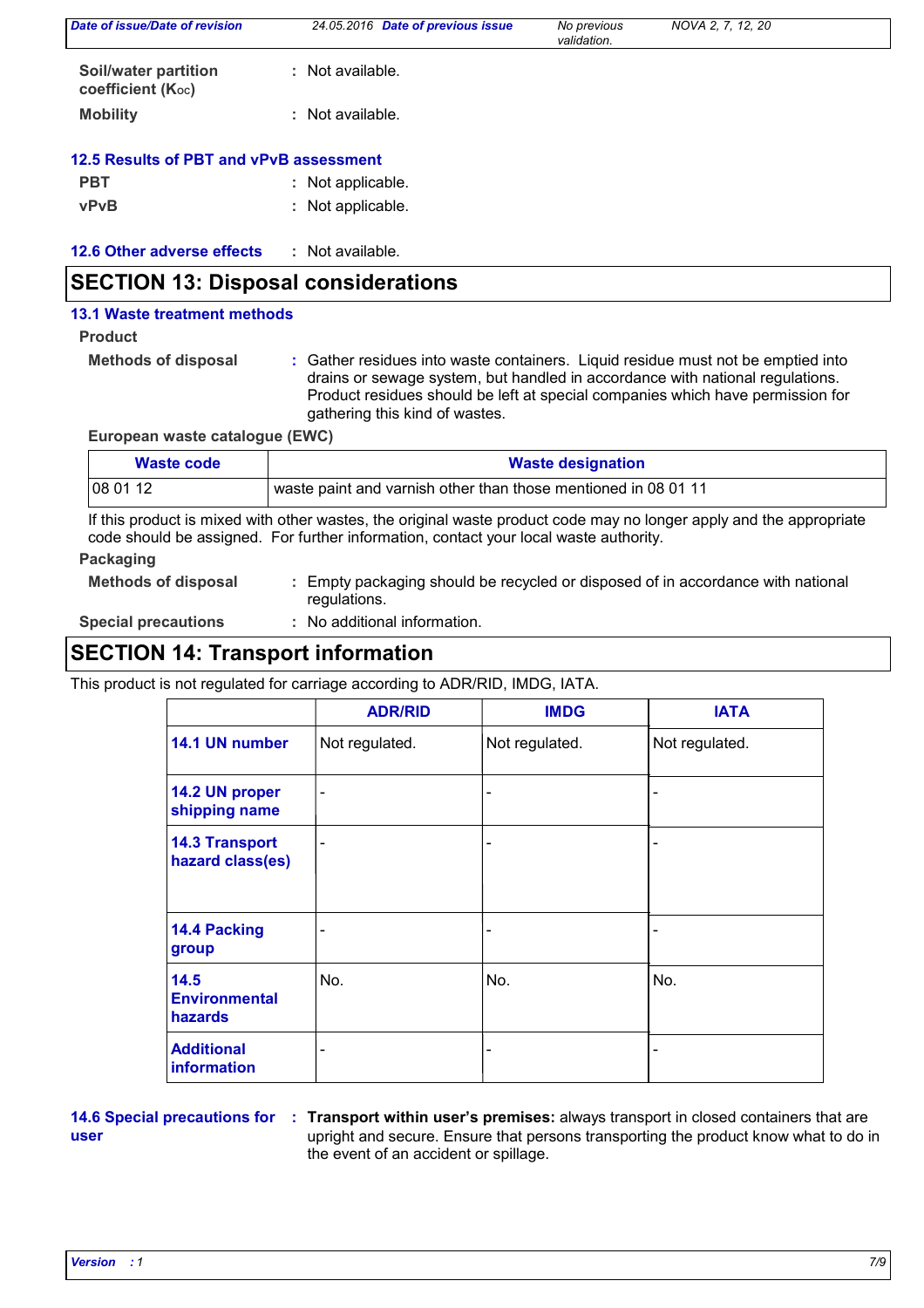| Date of issue/Date of revision                                                              | 24.05.2016 Date of previous issue                                                                   | No previous<br>validation.                                                                                | NOVA 2, 7, 12, 20                                                                  |  |  |
|---------------------------------------------------------------------------------------------|-----------------------------------------------------------------------------------------------------|-----------------------------------------------------------------------------------------------------------|------------------------------------------------------------------------------------|--|--|
| <b>14.7 Transport in bulk</b><br>according to Annex II of<br><b>MARPOL and the IBC Code</b> | : Not available.                                                                                    |                                                                                                           |                                                                                    |  |  |
| <b>SECTION 15: Regulatory information</b>                                                   |                                                                                                     |                                                                                                           |                                                                                    |  |  |
|                                                                                             | 15.1 Safety, health and environmental regulations/legislation specific for the substance or mixture |                                                                                                           |                                                                                    |  |  |
| EU Regulation (EC) No. 1907/2006 (REACH)                                                    |                                                                                                     |                                                                                                           |                                                                                    |  |  |
| <b>Other EU regulations</b>                                                                 |                                                                                                     |                                                                                                           |                                                                                    |  |  |
| <b>Europe inventory</b>                                                                     | : Not determined.                                                                                   |                                                                                                           |                                                                                    |  |  |
| <b>VOC Directive</b>                                                                        | This product is in scope of Directive 2004/42/CE.                                                   |                                                                                                           |                                                                                    |  |  |
| <b>15.2 Chemical Safety</b>                                                                 |                                                                                                     |                                                                                                           | : This product contains substances for which Chemical Safety Assessments are still |  |  |
| Assessment                                                                                  | required.                                                                                           |                                                                                                           |                                                                                    |  |  |
| <b>SECTION 16: Other information</b>                                                        |                                                                                                     |                                                                                                           |                                                                                    |  |  |
|                                                                                             | Indicates information that has changed from previously issued version.                              |                                                                                                           |                                                                                    |  |  |
| <b>Abbreviations and</b>                                                                    | $:$ ATE = Acute Toxicity Estimate                                                                   |                                                                                                           |                                                                                    |  |  |
| acronyms                                                                                    | CLP = Classification, Labelling and Packaging Regulation [Regulation (EC) No.<br>1272/2008]         |                                                                                                           |                                                                                    |  |  |
|                                                                                             | DMEL = Derived Minimal Effect Level                                                                 |                                                                                                           |                                                                                    |  |  |
|                                                                                             | DNEL = Derived No Effect Level                                                                      |                                                                                                           |                                                                                    |  |  |
|                                                                                             | EUH statement = CLP-specific Hazard statement                                                       |                                                                                                           |                                                                                    |  |  |
|                                                                                             | PBT = Persistent, Bioaccumulative and Toxic<br><b>PNEC = Predicted No Effect Concentration</b>      |                                                                                                           |                                                                                    |  |  |
|                                                                                             | <b>RRN = REACH Registration Number</b>                                                              |                                                                                                           |                                                                                    |  |  |
|                                                                                             | vPvB = Very Persistent and Very Bioaccumulative                                                     |                                                                                                           |                                                                                    |  |  |
|                                                                                             | Procedure used to derive the classification according to Regulation (EC) No. 1272/2008 [CLP/GHS]    |                                                                                                           |                                                                                    |  |  |
|                                                                                             | <b>Classification</b>                                                                               |                                                                                                           | <b>Justification</b>                                                               |  |  |
| Not classified.                                                                             |                                                                                                     |                                                                                                           |                                                                                    |  |  |
| Full text of abbreviated H                                                                  | : H301<br>Toxic if swallowed.                                                                       |                                                                                                           |                                                                                    |  |  |
| statements                                                                                  | H302<br>Harmful if swallowed.                                                                       |                                                                                                           |                                                                                    |  |  |
|                                                                                             | H311<br>Toxic in contact with skin.                                                                 |                                                                                                           |                                                                                    |  |  |
|                                                                                             | H314                                                                                                | Causes severe skin burns and eye damage.                                                                  |                                                                                    |  |  |
|                                                                                             | H315<br>Causes skin irritation.<br>H317                                                             | May cause an allergic skin reaction.                                                                      |                                                                                    |  |  |
|                                                                                             | H318<br>Causes serious eye damage.                                                                  |                                                                                                           |                                                                                    |  |  |
|                                                                                             | H331<br>Toxic if inhaled.                                                                           |                                                                                                           |                                                                                    |  |  |
|                                                                                             | H400<br>Very toxic to aquatic life.                                                                 |                                                                                                           |                                                                                    |  |  |
|                                                                                             | H410<br>H411                                                                                        | Very toxic to aquatic life with long lasting effects.<br>Toxic to aquatic life with long lasting effects. |                                                                                    |  |  |
| <b>Full text of classifications</b>                                                         | : Acute Tox. 3, H301                                                                                | <b>ACUTE TOXICITY (oral) - Category 3</b>                                                                 |                                                                                    |  |  |
| [CLP/GHS]                                                                                   | Acute Tox. 3, H311                                                                                  | ACUTE TOXICITY (dermal) - Category 3                                                                      |                                                                                    |  |  |
|                                                                                             | Acute Tox. 3, H331                                                                                  | <b>ACUTE TOXICITY (inhalation) - Category 3</b>                                                           |                                                                                    |  |  |
|                                                                                             | Acute Tox. 4, H302                                                                                  | <b>ACUTE TOXICITY (oral) - Category 4</b>                                                                 |                                                                                    |  |  |
|                                                                                             | Aquatic Acute 1, H400<br>Aquatic Chronic 1, H410                                                    | AQUATIC HAZARD (ACUTE) - Category 1                                                                       | AQUATIC HAZARD (LONG-TERM) - Category 1                                            |  |  |
|                                                                                             | Aquatic Chronic 2, H411                                                                             |                                                                                                           | AQUATIC HAZARD (LONG-TERM) - Category 2                                            |  |  |
|                                                                                             | Eye Dam. 1, H318                                                                                    |                                                                                                           | SERIOUS EYE DAMAGE/ EYE IRRITATION - Category 1                                    |  |  |
|                                                                                             | Skin Corr. 1B, H314                                                                                 |                                                                                                           | SKIN CORROSION/IRRITATION - Category 1B                                            |  |  |
|                                                                                             | Skin Irrit. 2, H315                                                                                 | SKIN CORROSION/IRRITATION - Category 2                                                                    |                                                                                    |  |  |
| Date of issue/Date of                                                                       | Skin Sens. 1, H317<br>$: 24-05-2016$                                                                | SKIN SENSITIZATION - Category 1                                                                           |                                                                                    |  |  |
| revision                                                                                    |                                                                                                     |                                                                                                           |                                                                                    |  |  |
|                                                                                             |                                                                                                     |                                                                                                           |                                                                                    |  |  |
| Date of previous issue                                                                      | : No previous validation                                                                            |                                                                                                           |                                                                                    |  |  |
| <b>Version</b>                                                                              | $\therefore$ 1                                                                                      |                                                                                                           |                                                                                    |  |  |